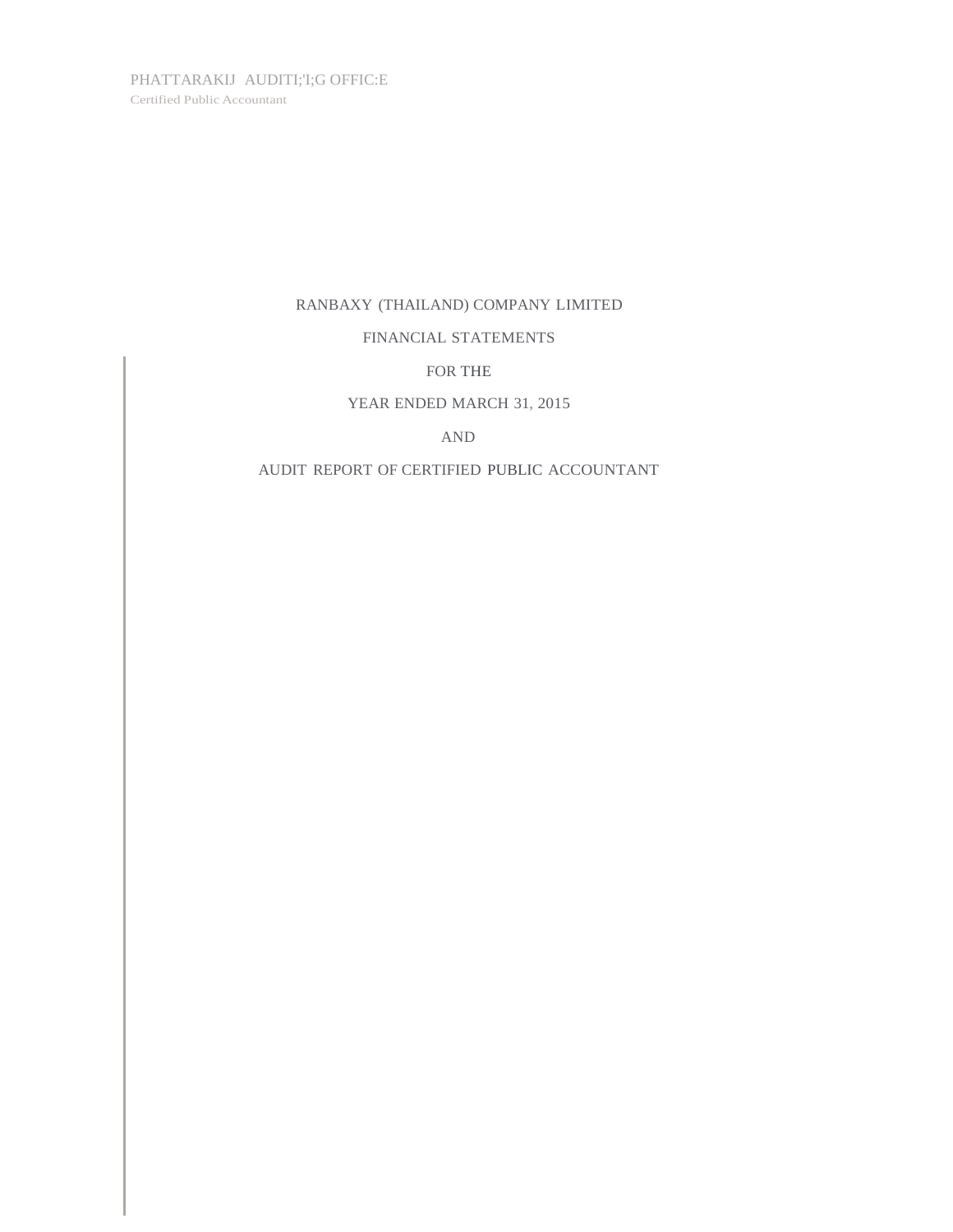

# Audit Report of Certified Public Accountant

To the shareholders of Ranbaxy (Thailand) Company Limited

I have audited the accompanying financial statements of Ranbaxy (Thailand) Company Limited which comprise the statements of financial position as at March 31, 2015, and the related statements of income and changes in shareholders' equity for the year then ended, and a summary of significant accounting policies and other explanatory information.

#### Management's Responsibility for the Financial Statements

Management is responsible for the preparation a nd fair presentation of these financial statements in accordance with Thai Financial Reporting Standards for Non-Publicly Accountable Entities and for such internal control as management determines is necessary to enable the preparation of financial statements that are free from material misstatement, whether due to fraud or error.

#### Auditor's Responsibili ty

My responsibility is to express an opinion on these financial statements based on my audit. I conducted my audit in accordance with Thai Standards on Auditing. Those standards require that I comply with ethical requirements and plan and perform the audit to obtai n reasonable assurance about whether the financial statements are free from material misstatement.

An audit involves performing procedures to obtain audit evidence about the amounts and disclosures in the financial statements. The procedures sel ected depend on the auditor 's judgment, including the assessment of the risks of material misstatement of the financial statements, whether due to fraud or error. In making those risk assessments, the auditor considers internal control rel eva nt to the entity's preparation and fair presentation of the financial statements in order to design audit procedures that are appropriate in the circumstances, but not for the purpose of expressing an opi nion on the effectiveness of the entity's internal control. An audit also includes evaluating the appropriateness of accounting policies used and the reasonableness of accounting estimates made by management, as well as evaluating the overall presentation of the financial statements.

1 believe that the audit evidence I have obtained is sufficient and appropriate to provide a basis for my audit opinion.

#### Opinion

In my opinion, the financial statements referred to above present fairly, in all material respects, the financial position of Ranbaxy (Thailand) Company Limited as at March 31, 2015, and its financial performance for the year then ended in accordance with Thai Financial Reporting Standards for Non-Publicly Accountable Entities.

Certified Public Accountant Registration No. 2241

Bangkok April 15, 2015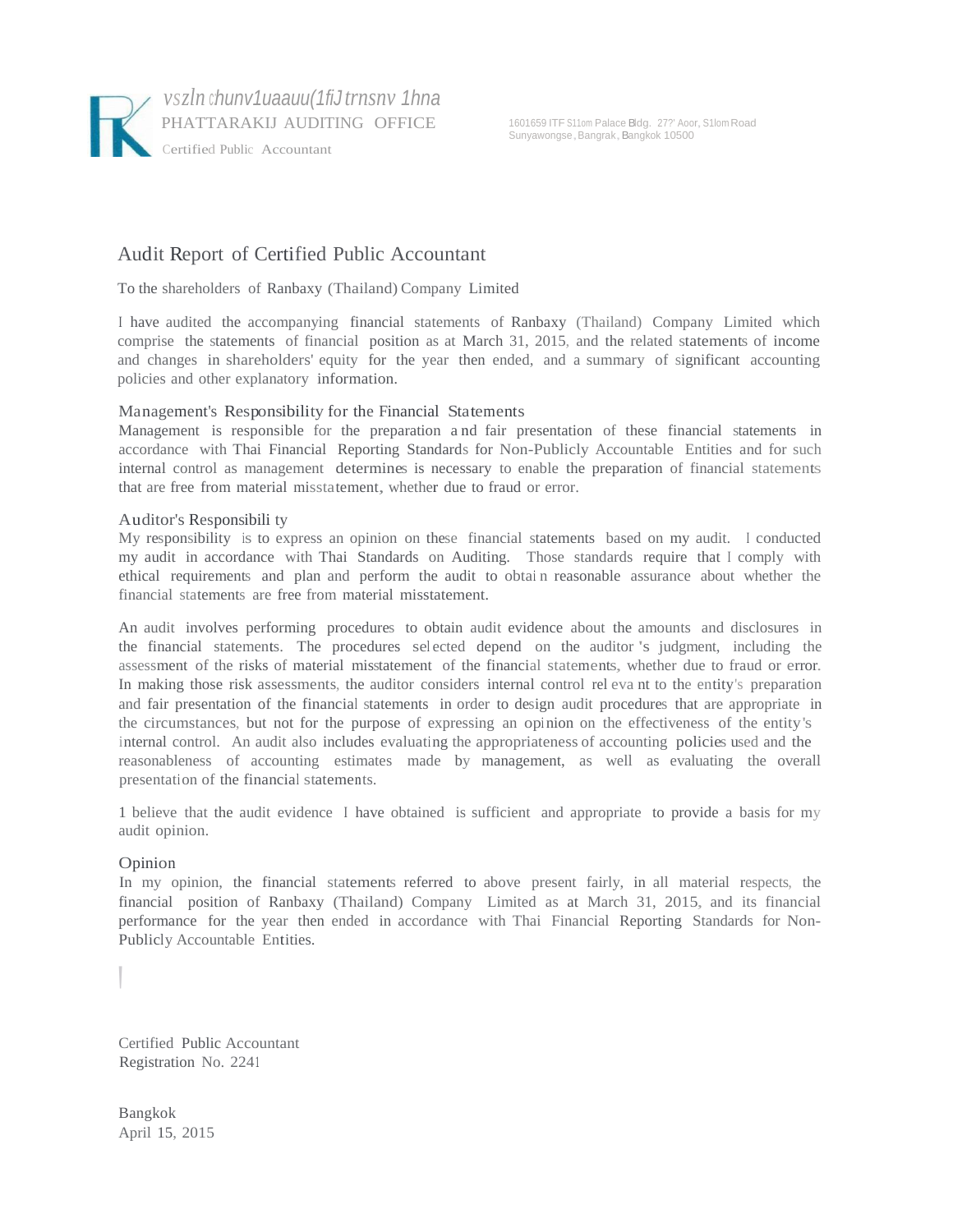# RANBAXY (THAILAND) COMPANY LIMITED

## STATEMENTS OF FINANCIAL POSITION AS

#### AT MARCH 31,2015

## ASSETS

|                                 |                | <b>Baht</b>      |               |
|---------------------------------|----------------|------------------|---------------|
|                                 | <b>Notes</b>   | 2015             | 2014          |
| <b>CURRENT ASSETS</b>           |                |                  |               |
| Cash and cash equivalents       | $\overline{4}$ | 12,747,082.67    | 65,502,506.49 |
| <b>Current</b> investments      | 5              | 30,262,336.44    |               |
| Trade and other receivables     | 6              | 7,811,510.18     | 7,466,220.67  |
| Inventories, net                | 7              | 15,925,280.88    | 14,030,130.65 |
| Other current assets            |                | 2,559,817.08     |               |
| <b>Total Current Assets</b>     |                | 69,306,027.25    | 86,998,857.81 |
| NON-CURRENT ASSETS              |                |                  |               |
| Equipment, net                  | 8              | 111,782.98       | 102,61 1.90   |
| Intangible assets, net          | 9              | 3,541,594.10     | 3,947,518.10  |
| Refundable deposit              |                | 212,750.00       | 171,950.00    |
| <b>Total Non-Current Assets</b> |                | 3,866,127.08     | 4,222,080.00  |
| <b>TOTAL ASSETS</b>             |                | 73, 172, 154. 33 | 91,220,937.81 |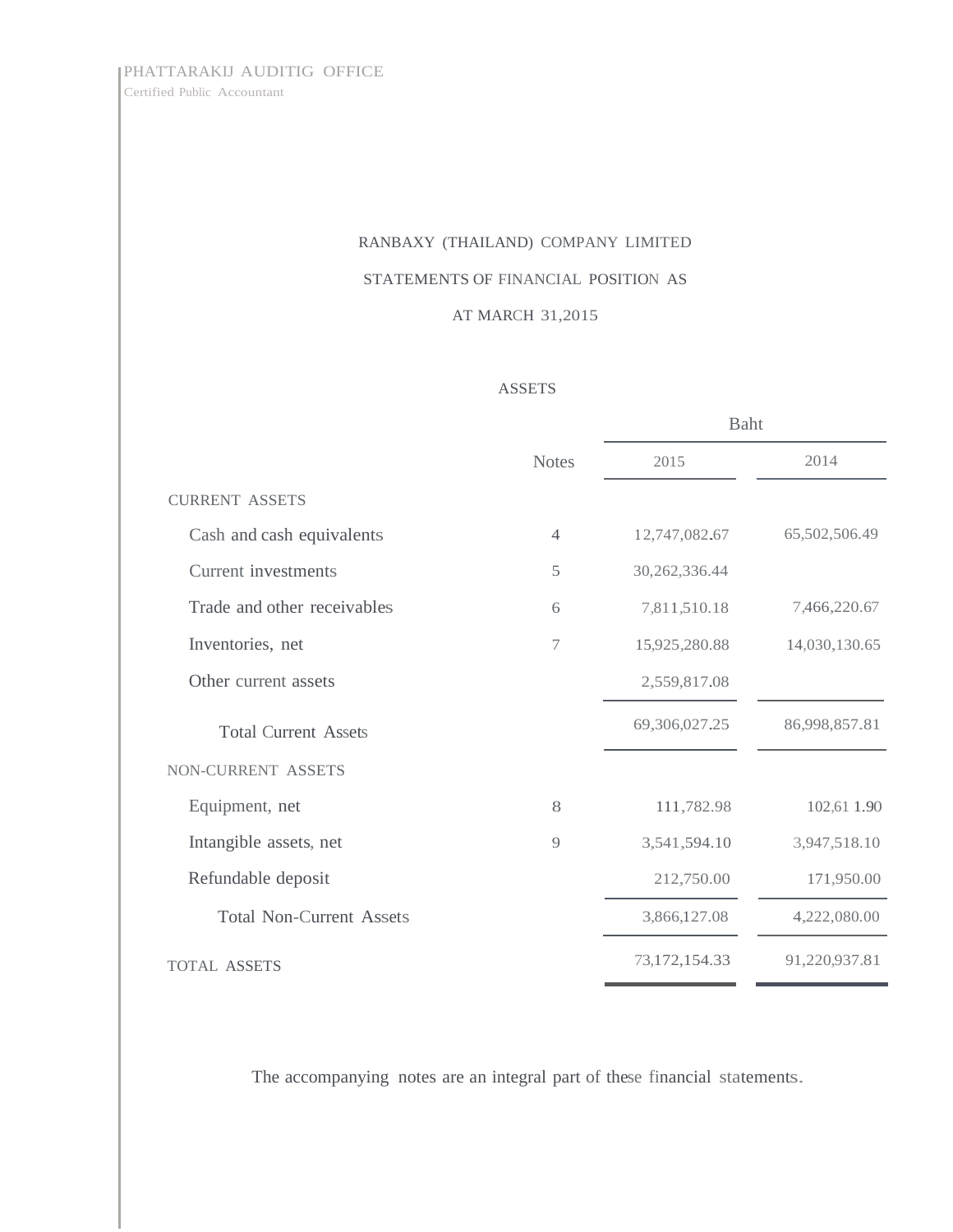#### PHATTARAKIJ AUDITIG OFFICF

Certified Public Accountant RANBAXY (THAILAND) COMPANY LIMJTED

#### STATEMENTS OF FINANCIAL POSITION

## AS AT MARCH 31,2015

### LIABILITIES AND SHAREHOLDERS' EQUITY

|                                            |              | <b>Baht</b>     |                  |  |
|--------------------------------------------|--------------|-----------------|------------------|--|
|                                            | <b>Notes</b> | 2015            | 2014             |  |
| <b>CURRENT LIABILITIES</b>                 |              |                 |                  |  |
| Trade and other payables                   | 10           | 25,508,572.56   | 26, 264, 789. 97 |  |
| Advance from customers                     |              | 10,637,689.70   | 48,693,093.64    |  |
| Income tax payable                         | 11           | 2,149,431.89    | 405.06           |  |
| <b>Total Current Liabilities</b>           |              | 38,295,694.15   | 74,958,288.67    |  |
| <b>NON-CURRENT LIABILITIES</b>             |              |                 |                  |  |
| Employee benefit obligations               |              | I,188,249.00    | 979,107.00       |  |
| <b>Total Non-Current Liabilities</b>       |              | 1,188,249.00    | 979,107.00       |  |
| <b>Total Liabilities</b>                   |              | 39,483,943.15   | 75,937,395.67    |  |
| SHAREHOLDERS' EQUITY                       |              |                 |                  |  |
| Share capital                              |              |                 |                  |  |
| Authorized share capital                   |              |                 |                  |  |
| 165,000 ordinary shares of Baht 100 each   |              | 16,500,000.00   | 16,500,000.00    |  |
| Issued and paid-up share capital           |              |                 |                  |  |
| 165,000 ordinary shares of Baht 100 each   |              | 16,500,000.00   | 16,500,000.00    |  |
| Retained earnings (Deficit)                |              | 17,188,211.18   | (1,216,457.86)   |  |
| Total shareholders' equity                 |              | 33,688,211.18   | 15,283,542.14    |  |
| TOTAL LIABILITIES AND SHAREHOLDERS' EQUITY |              | 73, 172, 154.33 | 91,220,937.81    |  |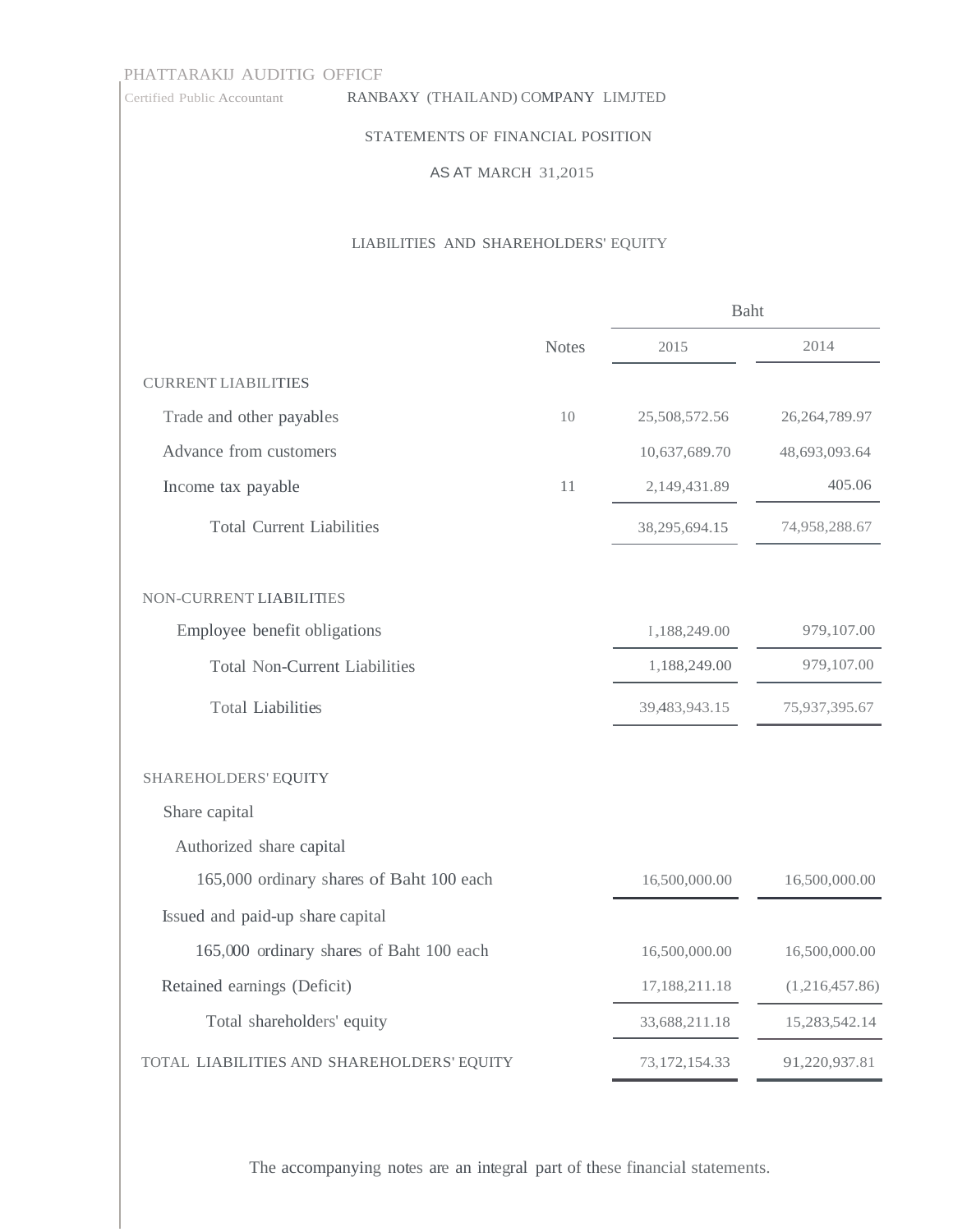## RANBAXY (THAJLAND) COMPANY LIMITED

## STATEMENT OF INCOME

## FOR THE YEAR ENDED MARCH 31, 2015

|                                  | Baht           |              |  |
|----------------------------------|----------------|--------------|--|
|                                  | 2015           | 2014         |  |
| <b>REVENUES</b>                  |                |              |  |
| Revenue from sales               | 136,597,474.98 | 6,460,947.00 |  |
| Other income                     | 2,778,851.56   | 170,809.49   |  |
| Total revenues                   | 139,376,326.54 | 6,631,756.49 |  |
| <b>EXPENSES</b>                  |                |              |  |
| Cost of sales                    | 103,552,944.49 | 4,685,771.31 |  |
| Selling expenses                 | 573,157.26     |              |  |
| Administrative expenses          | 12,136,708.74  | 1,093,859.77 |  |
| Total expenses                   | 116,262,810.49 | 5,779,631.08 |  |
| Profit before income tax expense | 23,113,516.05  | 852,125.41   |  |
| Income tax expense               | 4,708,847.01   | 876.28       |  |
| <b>NET PROFIT</b>                | 18,404,669.04  | 851,249.13   |  |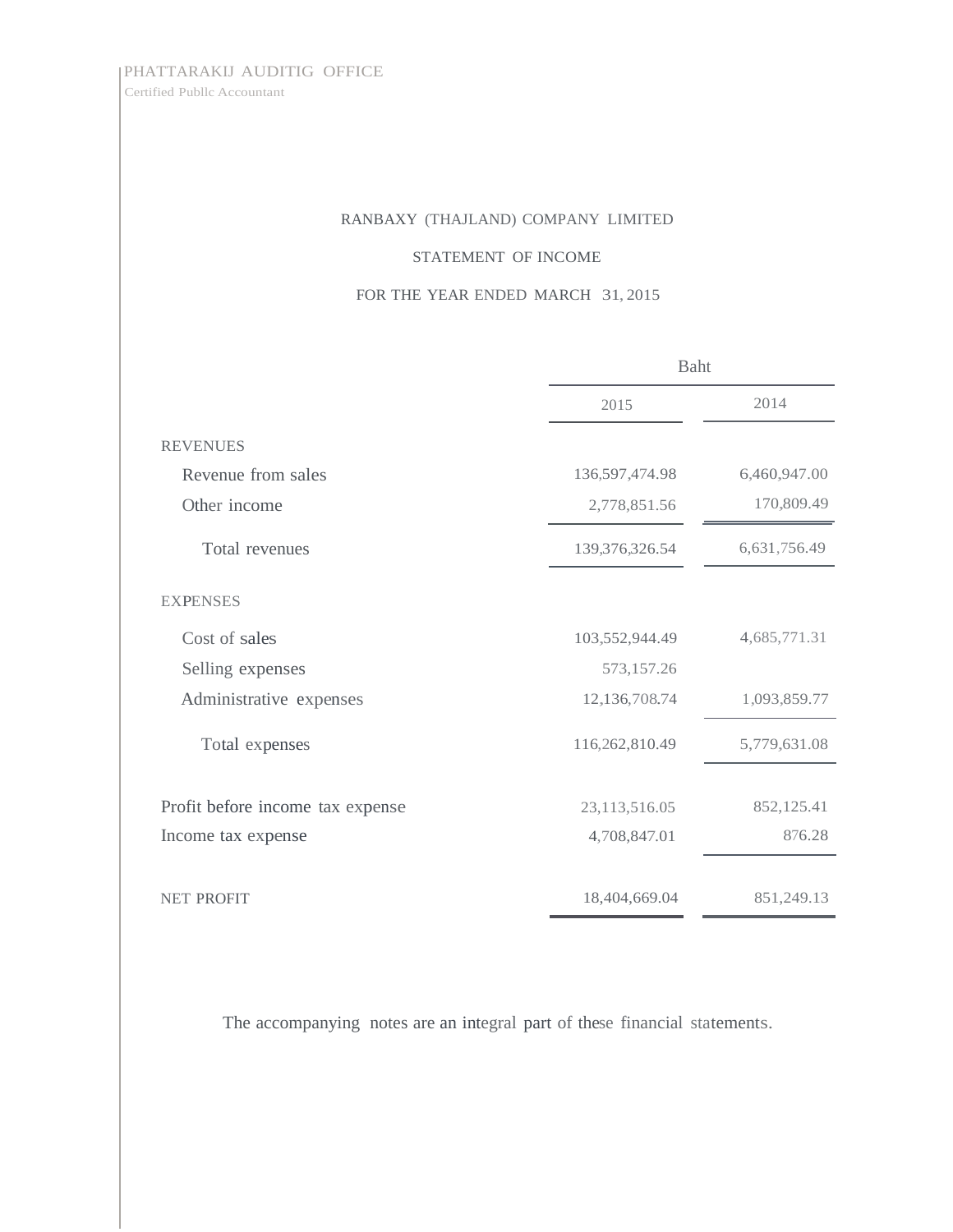# RANBA.XY (THAILAND) COMPANY LIMITED STATEMENT OF CHANGES IN SHAREHOLDERS' EQUITY FOR THE YEAR ENDED MARCH 31,2015

|                               | <b>Baht</b>                             |                  |               |  |
|-------------------------------|-----------------------------------------|------------------|---------------|--|
|                               | Issued and paid-up<br>Retained earnings |                  | Total         |  |
|                               | share capital                           | (Deficit)        |               |  |
| Balance as at January 1, 2014 | 16,500,000.00                           | (2,067,706.99)   | 14,432,293.01 |  |
| Net profit for the year 2014  |                                         | 851,249.13       | 851,249.13    |  |
| Balance as at March 31, 2014  | 16,500,000.00                           | (1,216,457.86)   | 15,283,542.14 |  |
| Net profit for the year 2015  |                                         | 18,404,669.04    | 18,404,669.04 |  |
| Balance as at March 31, 2015  | 16,500,000.00                           | 17, 188, 211. 18 | 33,688,211.18 |  |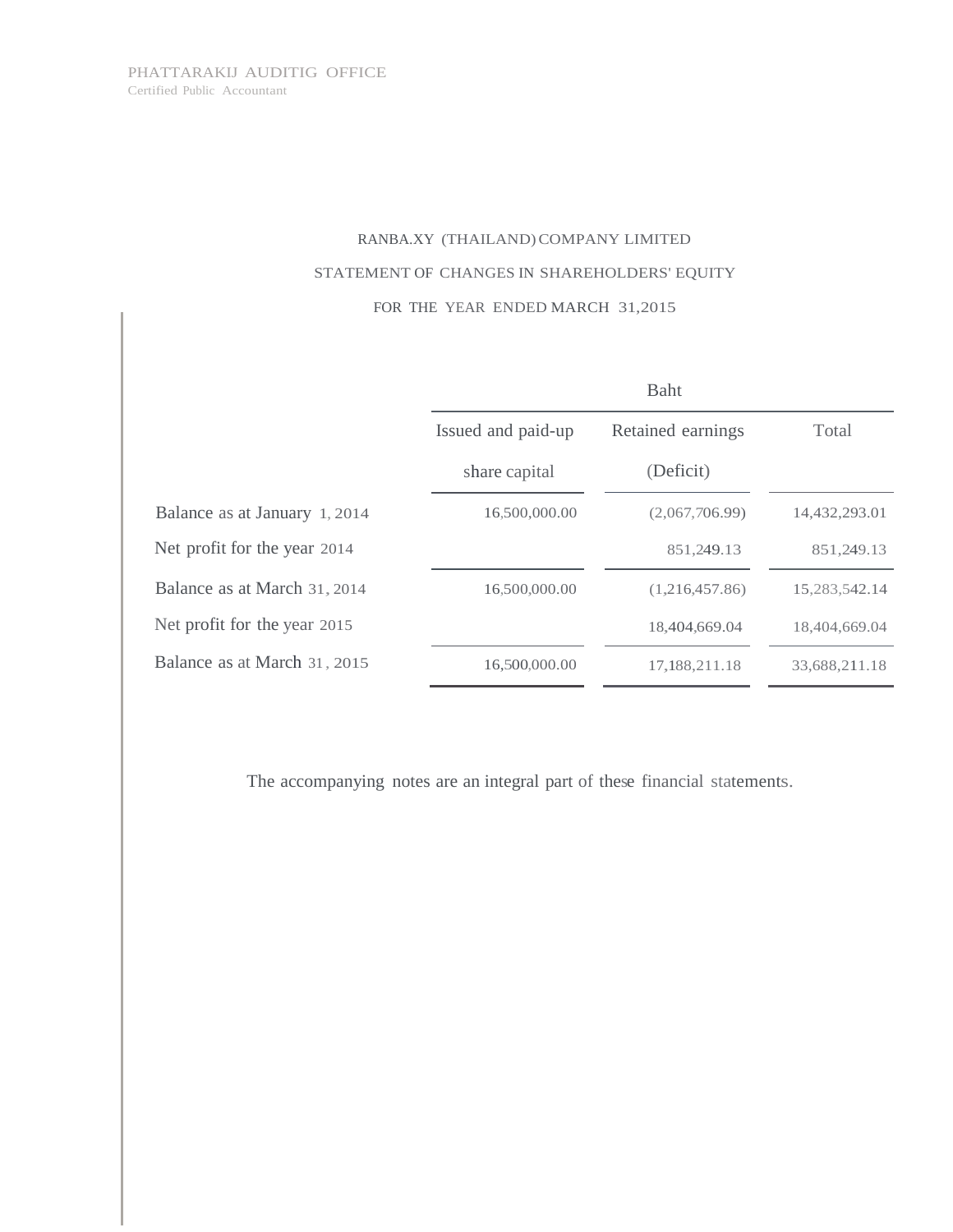# RANBAXY (THAILAND) COMPANY LIMITED NOTES TO FINANCIAL STATEMENTS FOR THE YEAR ENDED MARCH 31, 2015

## 1. GENERAL INFORMATION

Ranbaxy (Thailand) Company Limited was incorporated as a limited company in Thailand on February 20, 2013. The registered office of the company is located at No. 31 Phayathai Building, 3rd Floor, Room 313-314, Phayathai Road, Ratchathevi, and Bangkok.

These financial statements were authorized to issue by the Company's directors on April 15, 2015.

## 2. BASIS OF FINANCIAL STATEMENT PREPARATION

The financial statements have been prepared in accordance with Thai Financial Reporting Standards for Non-Publicly Accountable Entities ("TFRS for NPAEs"). The financial statements of the Company for the years ended December 31, 2014, are presented in accordance with the Notification of the Department of Business Development dated September 28, 2011, regarding "The Brief Particulars in the Financial Statements B.E. 2554".

The financial statements have been prepared under the historical cost convention except as stated in the accounting policies.

The preparation of financial statements in conformity with TFRS for NPAEs requires management to make judgments, estimates and assumptions that affect the application of policies and reported amounts of assets, liabilities, income and expenses. Actual results may differ from estimates.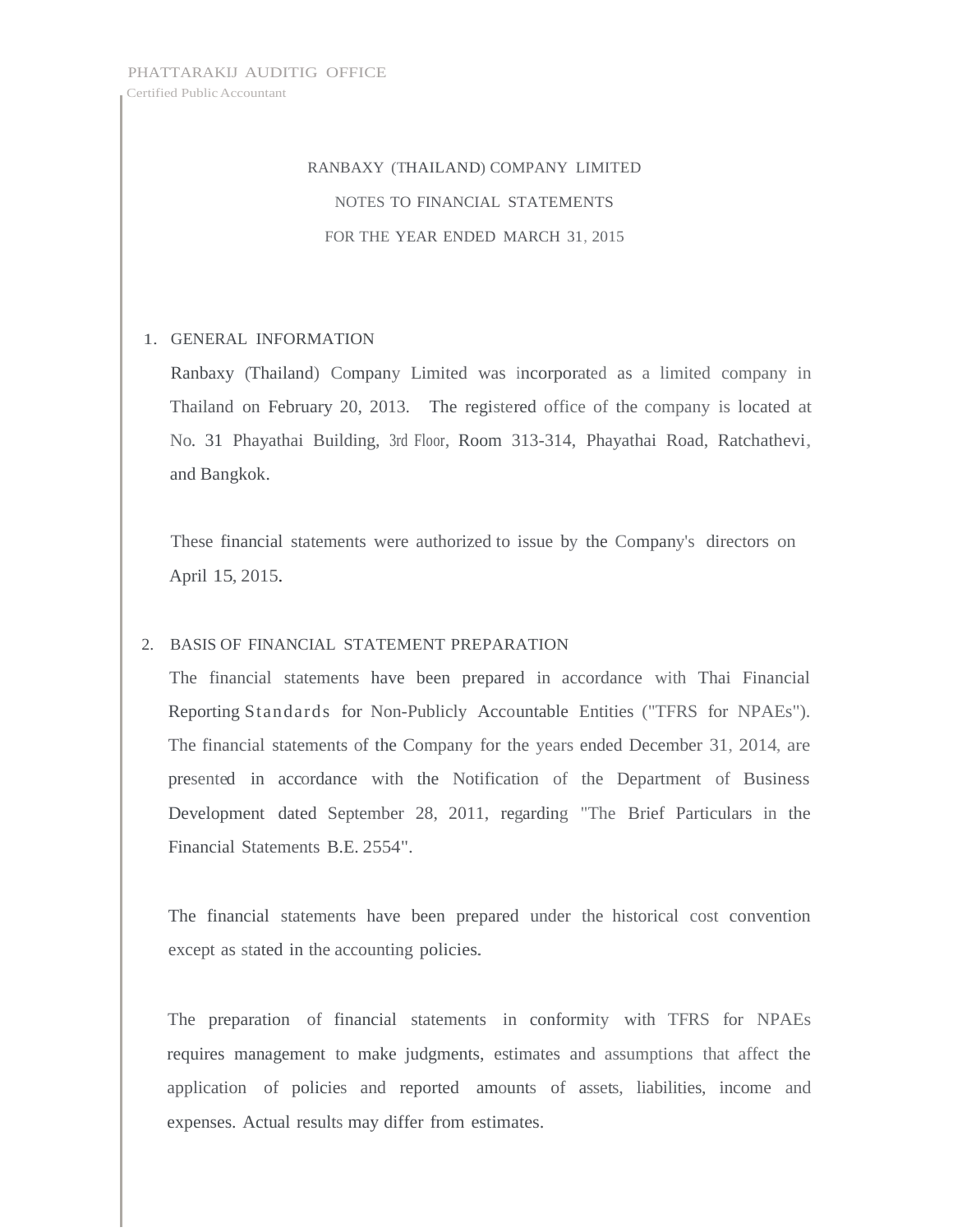#### 3. SIGNIFICANT ACCOUNTING POLICIES

#### 3.1 Foreign currency transactions

Transactions denominated in foreign currencies are translated into Baht at rate of exchange prevailing at the transaction dates. Monetary assets and liabilities denominated in foreign currencies outstanding at the balance sheet date are translated into Baht at the referenced exchange rate established by the Bank of Thailand on that date.

Foreign exchange gains or losses are recognized as income or expenses in the statement of income.

#### 3.2 Cash and cash equivalen ts

-

Cash and cash equivalents consist of cash in hand, deposits held at call with banks, and all highly liquid investments with an original maturity of three months or less and not subject to withdrawal restrictions.

## 3.3 Trade and other accounts receivable

Trade and other accounts receivable are stated at their mvotce value less allowance for doubtful accounts.

The allowance for doubtful accounts is assessed primarily on analysis of payment histories and future expectations of customer payments. Bad debts are written off when incurred.

## 3.4 Inventories

Inventories are valued at the lower of cost (weighted average method) or net realizable value.

The cost of purchase comprises both the purchase price and costs directly attributable to the acquisition of inventory, such as import duties and transportation charges, less all attributable discount.

Net realizable value is the estimated selling price m the ordinary course of business less the estimated costs necessary to make the sale.

The amount of any write down of inventories to net realizable value is recognized as an expense in the period the write down occurs and presented as cost of sales.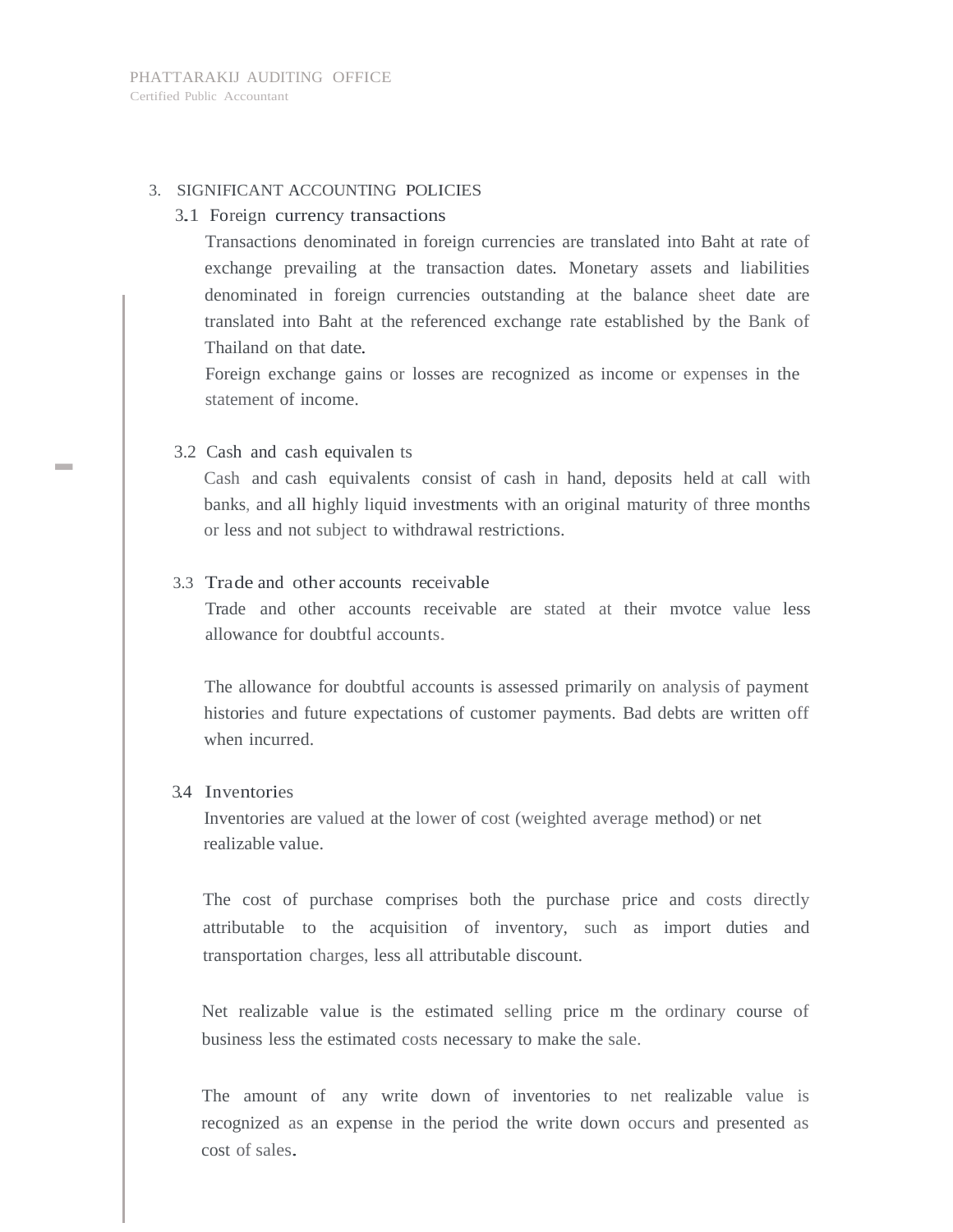#### 3.5 Equipmen t

Equipment is stated at cost, net of accumulated depreciation. Depreciation is computed by the straight-line method over estimated useful lives of the assets as follows:

|                        | Years |
|------------------------|-------|
| office equipment       |       |
| Furniture and fixtures |       |

#### 3.6 Intangible assets

Intangible assets consist of trademarks and computer software.

Intangible assets are stated at costs less accumulated amortization. Amortization is recognized in the statement of income on the straight-line basis over the estimated useful lives of intangible assets from the date that they are available for use. The estimated useful lives are as follows:

|                   | Years |
|-------------------|-------|
| <b>Trademarks</b> | 10    |
| Computer software |       |

## 3.7 Provisions

Provisions is recognized if, as a result of a past event, the Company has a present legal or constructive obligation that can be estimated reliably, and it is probable that an outflow of economic benefits will be required to settle the obligation.

#### Provision for employee benefit

Obligations for retired benefits are recognized using the best estimate method at the reporting date.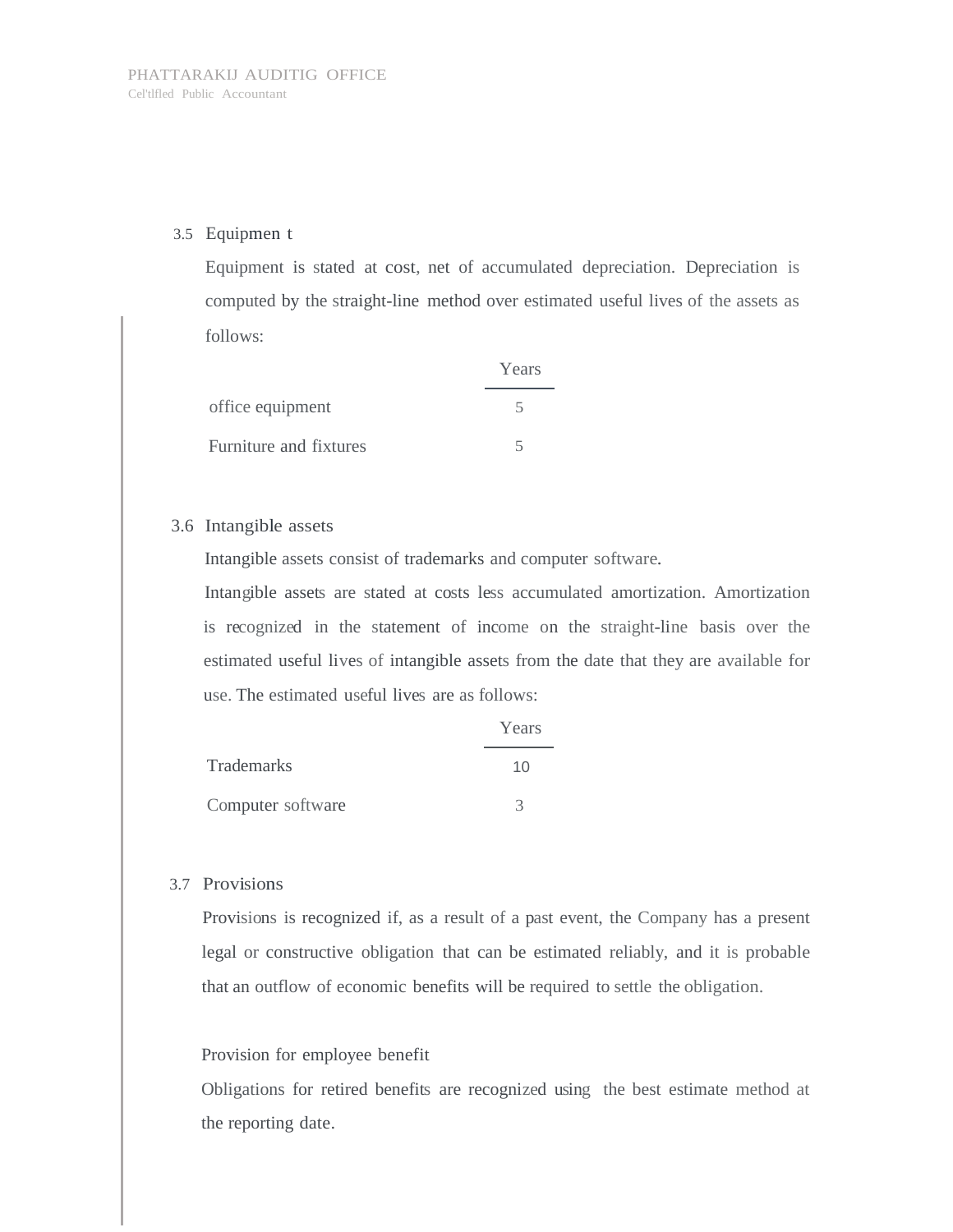#### **3.8 Revenue recognition**

## *Sales of goods*

Sales of goods are recognized when the significant risks and rewards of ownership of the goods have passed to the buyer. Sales are the invoiced value, excluding value added tax, of goods supplied after deducting goods returns, discounts and allowances.

## *Interest and other income*

Interest and other income are recognized in the statement of income as they accrued.

#### **4. CASH AND CASH EQUIVALENTS**

|                                       | <b>Baht</b>   |               |  |
|---------------------------------------|---------------|---------------|--|
|                                       | 2015          | 2014          |  |
| Cash on hand                          | 6,387.57      | 249.00        |  |
| Cash at bank - current account        | 174,953.00    | 770,033.47    |  |
| Cash at bank - saving account         | 2,565,742.10  | 64,732,224.02 |  |
| Cash at bank - fixed deposit 3 months | 10,000,000.00 |               |  |
| Total                                 | 12,747,082.67 | 65,502,506.49 |  |

## **5. CURRENT INVESTMENTS**

|                                       |          | Baht          |      |  |
|---------------------------------------|----------|---------------|------|--|
|                                       | Interest |               |      |  |
|                                       | Rate     | 2015          | 2014 |  |
| Cash at bank - fixed deposit 6 months | 2.60%    | 10,131,168.22 |      |  |
| Cash at bank - fixed deposit 6 months | 2.60%    | 10,131,168.22 |      |  |
| Cash at bank - fixed deposit 6 months | 2.60%    | 10,000,000.00 |      |  |
| Total                                 |          | 30,262,336.44 |      |  |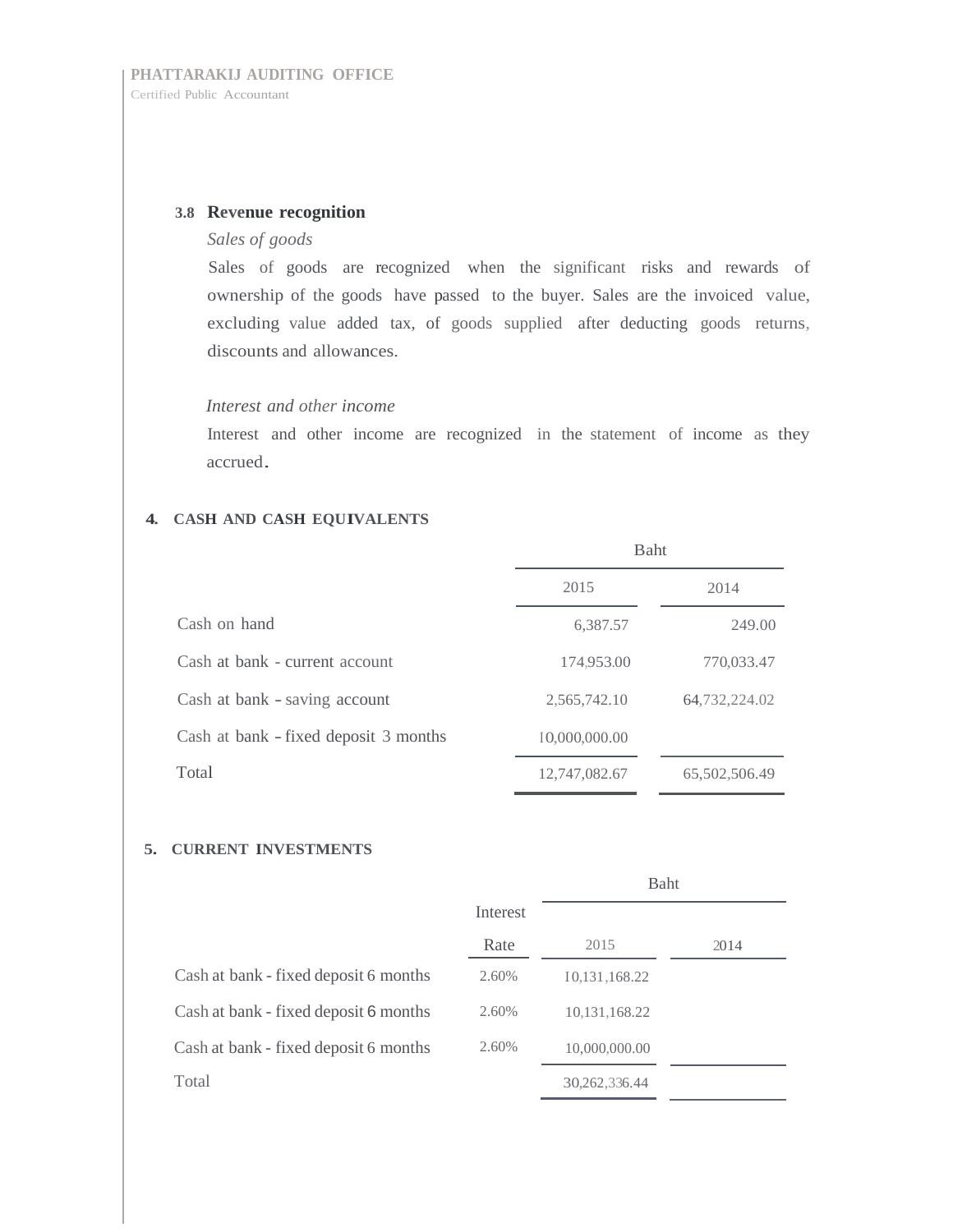## 6. TRADE AND OTHER RECEIVABLES

|                                 | <b>Baht</b>  |              |  |
|---------------------------------|--------------|--------------|--|
|                                 | 2015         | 2014         |  |
| Trade accounts receivable - net | 5,093,536.07 | 6,913,213.29 |  |
| Other accounts receivable       | 2,036,118.40 | 132, 345. 28 |  |
| Advance payment                 | 630,000.00   | 414,085.50   |  |
| Prepaid expenses                | 51,855.71    | 6,576.60     |  |
| Total                           | 7,811,510.18 | 7,466,220.67 |  |

# 7. INVENTORIES

|                                     | <b>Baht</b>   |               |  |
|-------------------------------------|---------------|---------------|--|
|                                     | 2015          | 2014          |  |
| Raw materials                       | 7,816,969.39  | 6,573,773.36  |  |
| Packaging                           | 4,456,356.48  | 4,616,416.01  |  |
| Work in process                     | 3,870,569.13  | 3,059,532.28  |  |
| Finished good                       | 149,769.88    |               |  |
| Provision for obsoleted inventories | (368, 384.00) | (219, 591.00) |  |
| Inventories, net                    | 15,925,280.88 | 14,030,130.65 |  |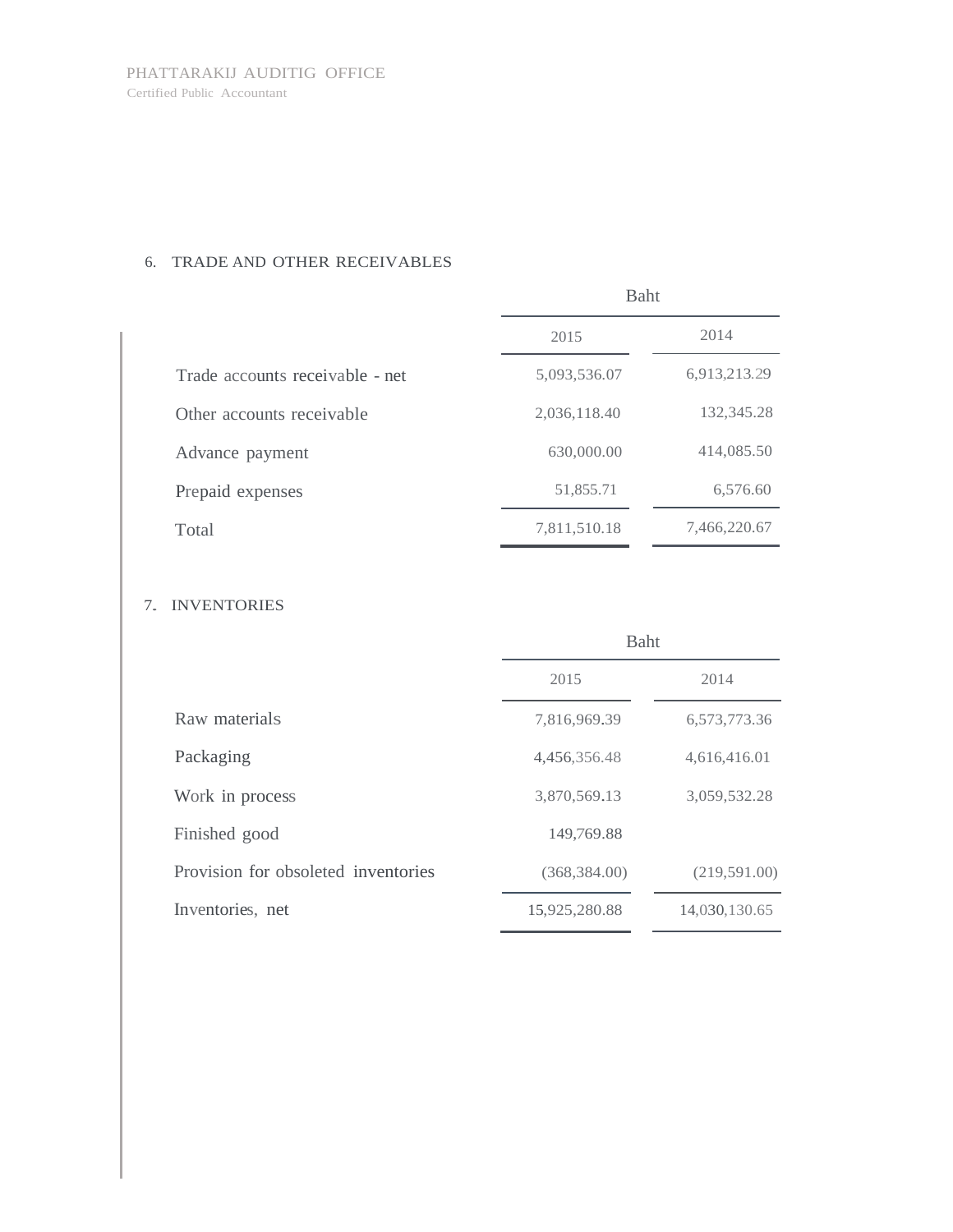#### **PHATTARAKIJ AUDITIG O'FFICE**

Certified Public Accountant

# **8. EQUIPMENT**

|                                | Baht          |                  |            |               |
|--------------------------------|---------------|------------------|------------|---------------|
|                                | Balance as at |                  |            | Balance as at |
|                                | March 31,2014 | <b>Additions</b> | Deductions | March 31,2015 |
|                                |               |                  |            |               |
| At Cost:                       |               |                  |            |               |
| Office equipment               | 112,118.02    | 50,990.00        |            | 163,108.02    |
| Furniture and fixtu res        | 6,038.30      |                  |            | 6,038.30      |
| Total                          | 118,156.32    | 50,990.00        |            | 169,146.32    |
|                                |               |                  |            |               |
| Less Accumulated depreciation: |               |                  |            |               |
| Office equipment               | 15,061.98     | 40,619.82        |            | 55,681.80     |
| Furniture and fixt ures        | 482.44        | 1,199.10         |            | 1,681.54      |
| Total                          | 15,544.42     | 41,818.92        |            | 57,363.34     |
| Equipment, net                 | 102,611.90    | 9,171.08         |            | 111,782.98    |
|                                |               |                  |            |               |

# **9. INTANGIBLE ASSETS**

|                            | Baht           |                  |             |                |
|----------------------------|----------------|------------------|-------------|----------------|
|                            | Balance as at  |                  |             | Balance as at  |
|                            | March 31, 2014 | <b>Additions</b> | Dedeuctions | March 31, 2015 |
|                            |                |                  |             |                |
| At Cost:                   |                |                  |             |                |
| Trademarks                 | 3,947,000.00   |                  |             | 3,947,000.00   |
| Computer software          | 34,000.00      |                  |             | 34,000.00      |
| Total                      | 3,981,000.00   |                  |             | 3,981,000.00   |
| Accumulated amortizations: |                |                  |             |                |
| Trademarks                 | 32,892.00      | 394,704.00       |             | 427,596.00     |
| Computer software          | 589.90         | 11,220.00        |             | 11,809.90      |
| Total                      | 33,481.90      | 405,924.00       |             | 439,405.90     |
| Intangible assets - net    | 3,947,518.10   | (405, 924.00)    |             | 3,541,594.10   |
|                            |                |                  |             |                |